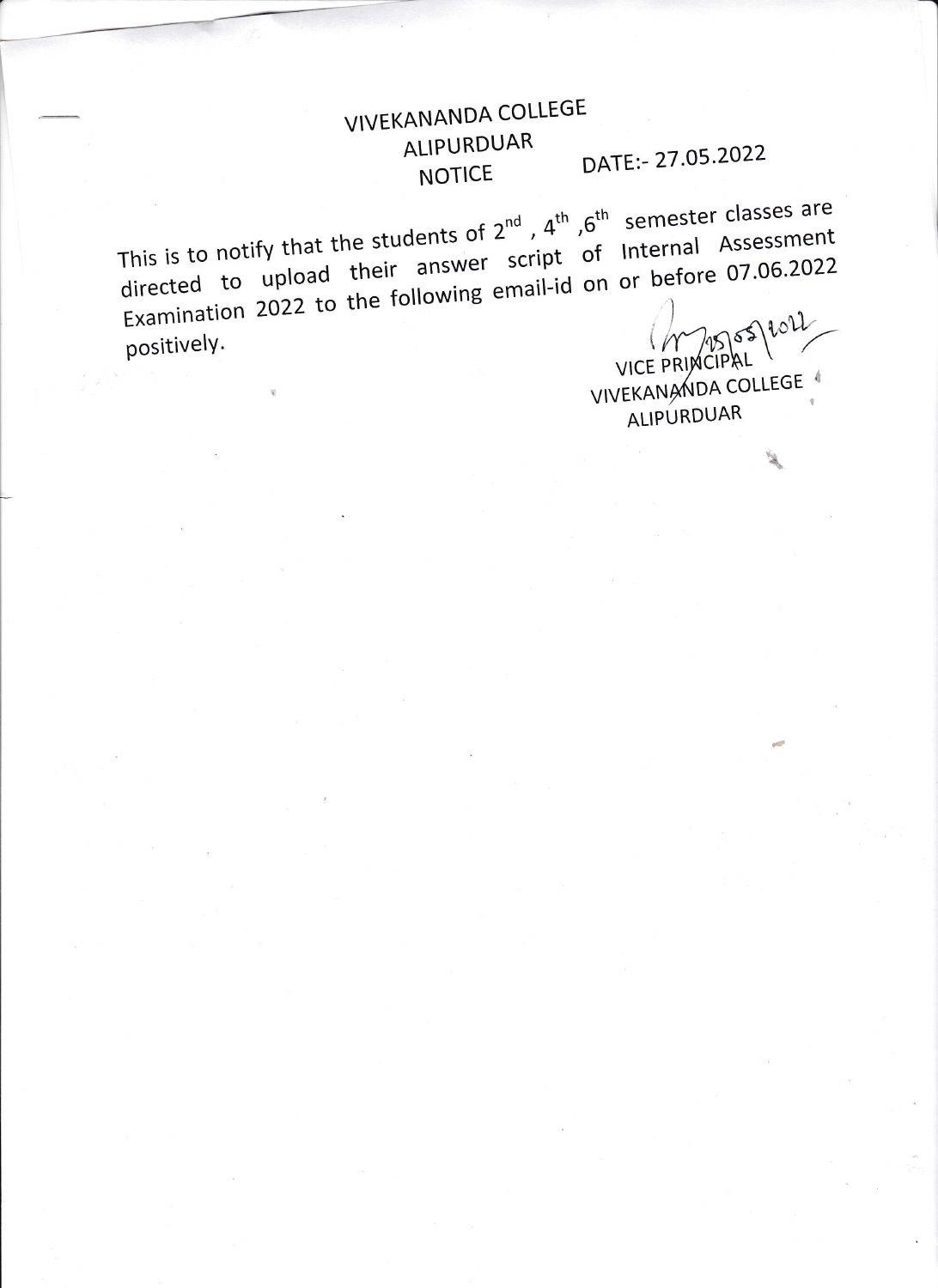#### **SEMESTER-2**

**[bngvchonssem2@gmail.com](mailto:bngvchonssem2@gmail.com) (Bengali CC3 CC4) [engvchonssem2@gmail.com](mailto:engvchonssem2@gmail.com) (English CC3 CC4) [eduvchonssem2@gmail.com](mailto:eduvchonssem2@gmail.com) (Education CC3 CC4) [hisvchonssem2@gmail.com](mailto:hisvchonssem2@gmail.com) (History CC3 CC4) [polvchonssem2@gmail.com](mailto:polvchonssem2@gmail.com) (Pol Science CC3 CC4) [philvchonssem2@gmail.com](mailto:philvchonssem2@gmail.com) (Philosophy CC3 CC4) [gevcsem2@gmail.com](mailto:gevcsem2@gmail.com) ( All GE Subjects) [aeccvcsem2@gmail.com](mailto:aeccvcsem2@gmail.com) (All AECC Subjects) [lccvcsem2@gmail.com](mailto:lccvcsem2@gmail.com) (All LCC Subjects) [bngvcdscsem2@gmail.com](mailto:bngvcdscsem2@gmail.com) (Bengali DSCP) [engvcdscsem2@gmail.com](mailto:engvcdscsem2@gmail.com) (English DSCP) [eduvcdscsem2@gmail.com](mailto:eduvcdscsem2@gmail.com) (Education DSCP) [hisvcdscsem2@gmail.com](mailto:hisvcdscsem2@gmail.com) (History DSCP) [polvcdscsem2@gmail.com](mailto:polvcdscsem2@gmail.com) (Pol. Science DSCP) [philvcdscsem2@gmail.com](mailto:philvcdscsem2@gmail.com) (Philosophy DSCP)**

### **SEMESTER-4**

**[bngvchonssem4@gmail.com](mailto:bngvchonssem4@gmail.com) (Bengali CC8 CC9 CC10) [engvchonssem4@gmail.com](mailto:engvchonssem4@gmail.com) (English CC8 CC9 CC10) [eduvchonssem4@gmail.com](mailto:eduvchonssem4@gmail.com) (Education CC8 CC9 CC10) [hisvchonssem4@gmail.com](mailto:hisvchonssem4@gmail.com) (History CC8 CC9 CC10) [polvchonssem4@gmail.com](mailto:polvchonssem4@gmail.com) (Pol.Science CC8 CC9 CC10) [philvchonssem4@gmail.com](mailto:philvchonssem4@gmail.com) (Philosophy CC8 CC9 CC10) [gevcsem4@gmail.com](mailto:gevcsem4@gmail.com) (All GE Subjects) [lccvcsem4@gmail.com](mailto:lccvcsem4@gmail.com) (All LCC Subjects)**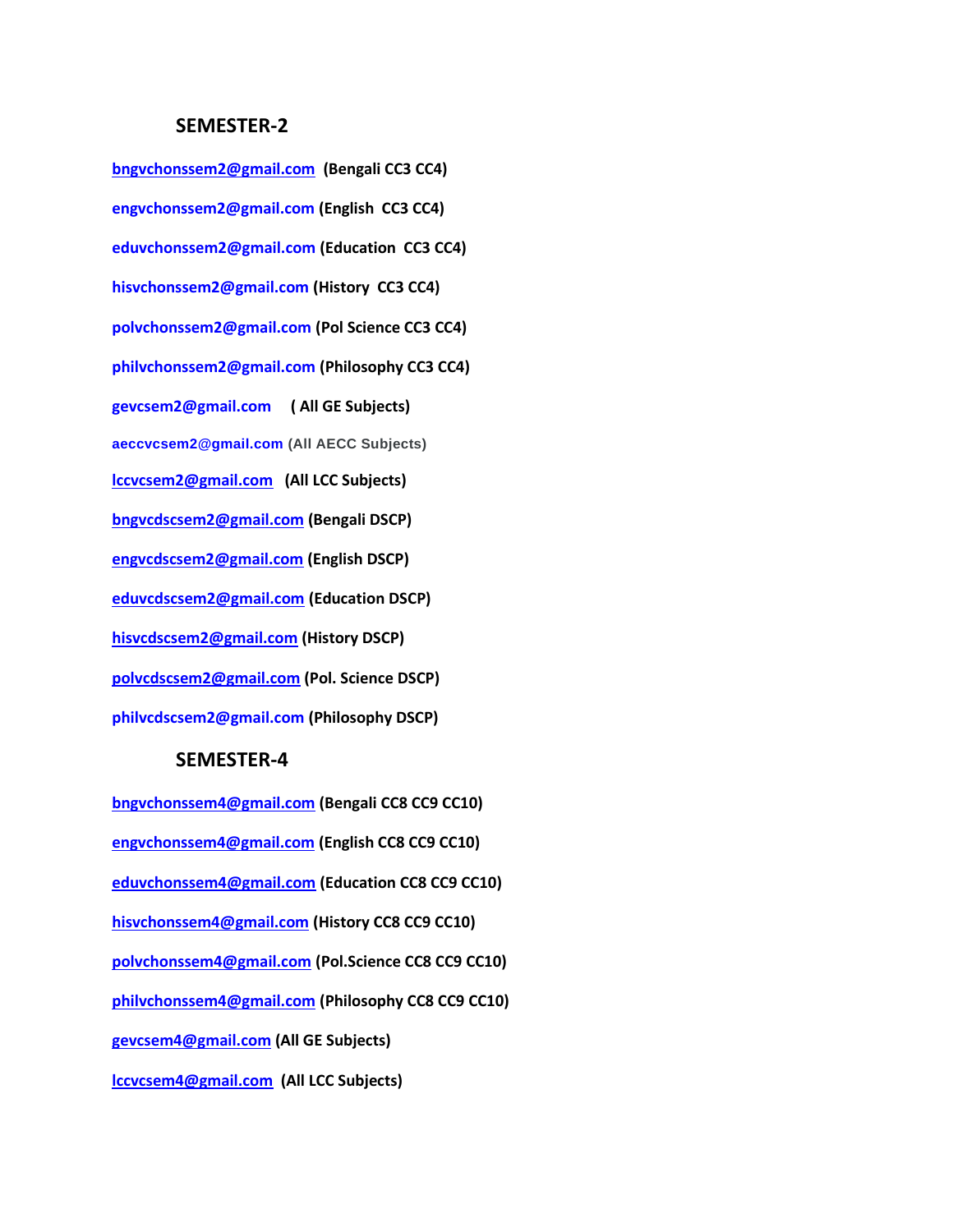**[secvchonssem4@gmail.com](mailto:secvchonssem4@gmail.com) ( ALL SEC Honours Subjects) [secvcpasssem4@gmail.com](mailto:secvcpasssem4@gmail.com) ( ALL SEC PASS Subjects) [bngvcdscsem4@gmail.com](mailto:bngvcdscsem4@gmail.com) (Bengali DSCP) [engvcdscsem4@gmail.com](mailto:engvcdscsem4@gmail.com) (English DSCP) [eduvcdscsem4@gmail.com](mailto:eduvcdscsem4@gmail.com) (Education DSCP) [hisvcdscsem4@gmail.com](mailto:hisvcdscsem4@gmail.com) (History DSCP) [polvcdscsem4@gmail.com](mailto:polvcdscsem4@gmail.com) (Pol.Science DSCP) [philvcdscsem4@gmail.com](mailto:philvcdscsem4@gmail.com) (Philosophy DSCP)**

#### **SEMESTER-6**

**[bngvchonssem6@gmail.com](mailto:bngvchonssem6@gmail.com) (Bengali CC 13,14, DSE1,DSE2) [engvchonssem6@gmail.com](mailto:engvchonssem6@gmail.com) (English CC 13,14, DSE1,DSE2) [eduvchonssem6@gmail.com](mailto:eduvchonssem6@gmail.com) (Education CC 13,14, DSE1,DSE2) [hisvchonssem6@gmail.com](mailto:hisvchonssem6@gmail.com) (History CC 13,14, DSE1,DSE2) [polvchonssem6@gmail.com](mailto:polvchonssem6@gmail.com) (Pol.Science CC 13,14, DSE1,DSE2) [philvchonssem6@gmail.com](mailto:philvchonssem6@gmail.com) (Philosophy CC 13,14, DSE1,DSE2) [secvchonssem6@gmail.com](mailto:secvchonssem6@gmail.com) (ALL SEC Honours Subjects) [secvcpasssem6@gmail.com](mailto:secvcpasssem6@gmail.com) (ALL SEC Pass Subjects) [gevcsem6@gmail.com](mailto:gevcsem6@gmail.com) (ALL GE Subjects) [bngvcdscsem6@gmail.com](mailto:bngvcdscsem6@gmail.com) (Bengali DSEP) [engvcdscsem6@gmail.com](mailto:engvcdscsem6@gmail.com) (English DSEP) [eduvcdscsem6@gmail.com](mailto:eduvcdscsem6@gmail.com) (Education DSEP) [hisvcdscsem6@gmail.com](mailto:hisvcdscsem6@gmail.com) (History DSEP) [polvcdscsem6@gmail.com](mailto:polvcdscsem6@gmail.com) (Pol.Science DSEP) [philvcdscsem6@gmail.com](mailto:philvcdscsem6@gmail.com) (Philosophy DSEP)**